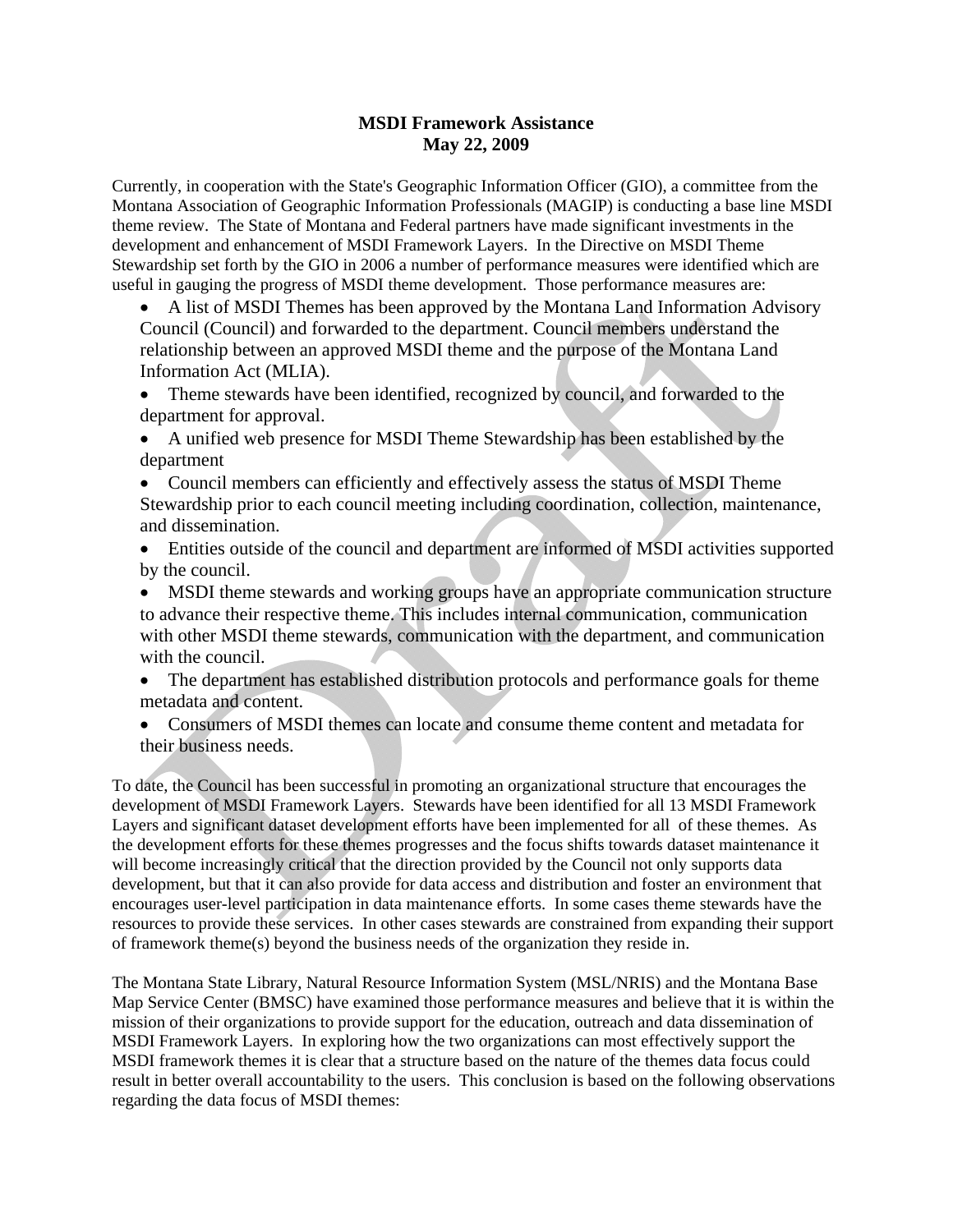1. Certain themes are being maintained primarily by one federal or state agency, are natural resource oriented, and tend to focus on measuring or classifying natural phenomena. While a great deal of work has been done to develop these data sets by stewards from federal and state agencies, they have not yet been well integrated into a standardized MSDI web presence. A greater investment in education, outreach, and data dissemination is needed to ensure more widespread adoption and standardized use of these themes within the state. These themes fit within what we will call the Physical Geography Cluster.



2. Certain themes are inherently multi-jurisdictional, having multiple data contributors for a single feature class and potentially multiple feature classes or even disparate geodatabases. These themes focus primarily on man-made geographic phenomenon, and the main challenge is integrating disparate data into statewide themes with common standards and outputs. BMSC stewards all these themes that fit within what we will call the Human Geography Cluster:



3. Two MSDI themes, Imagery and Elevation, are presently collected on a statewide scale by federal agencies. These themes could potentially be augmented by higher resolution data, for example local hiresolution imagery or LiDAR acquisition. MSL/NRIS and the BMSC are presently advocating joint stewardship for imagery at the state level and have engaged in discussions about a similar partnership for elevation. Neither theme can be characterized as being entirely focused on physical or human geography, but are both are essential for many GIS applications. Geographic Names (GNIS), if it should be adopted as a framework theme, would also fall into this category.